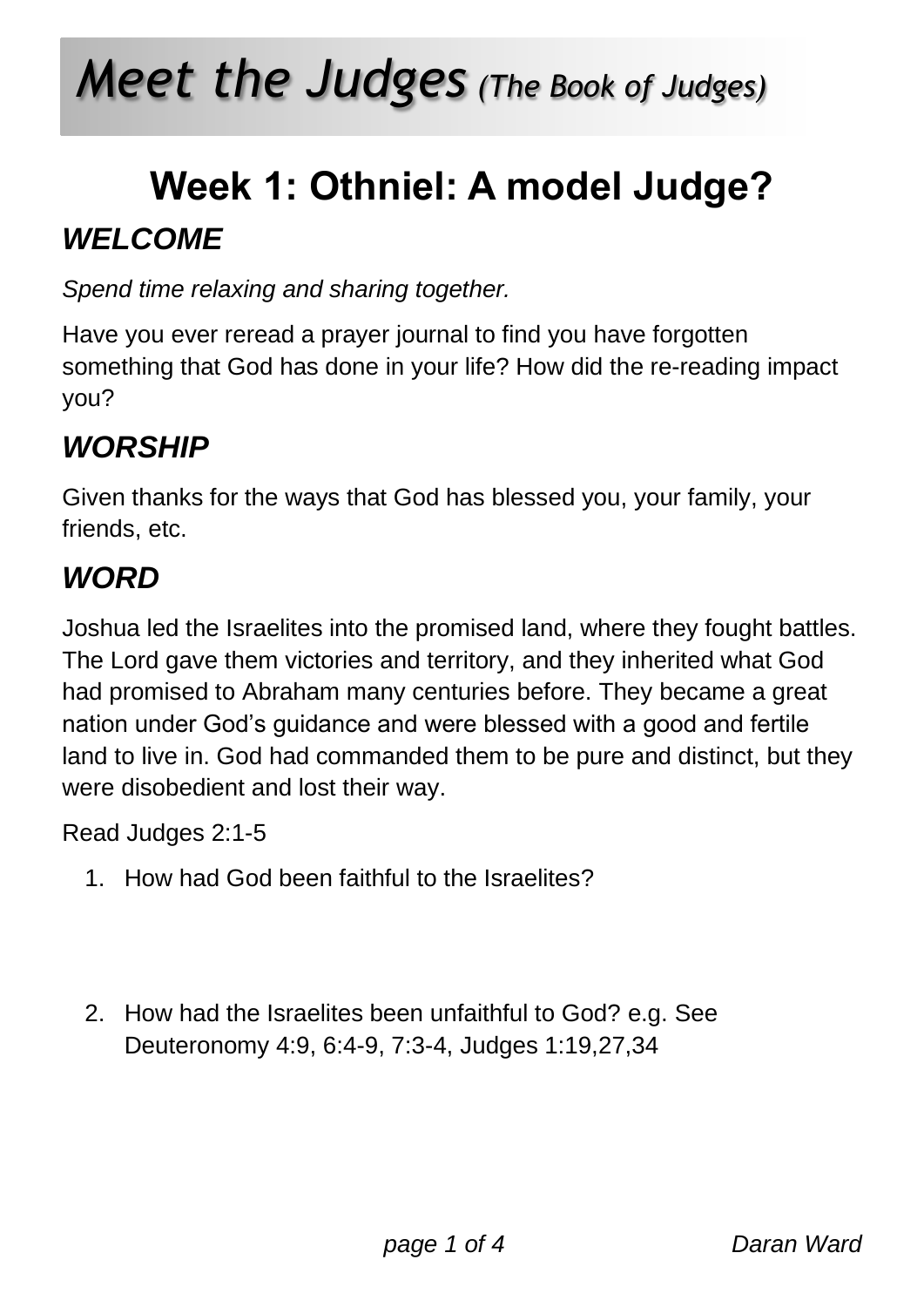### *Growth Group Notes Summer 2022*



Read Judges 2:6-7,10-19

3. What happened after Joshua and his generation died? (v10)

Read Judges 2:10-19

4. Identify the cycle that takes the Israelites away from the Lord, a cycle that is repeated over and over as we proceed through Judges.

5. Why did God allow the Israelites to endure these cycles? Judges 2:20-22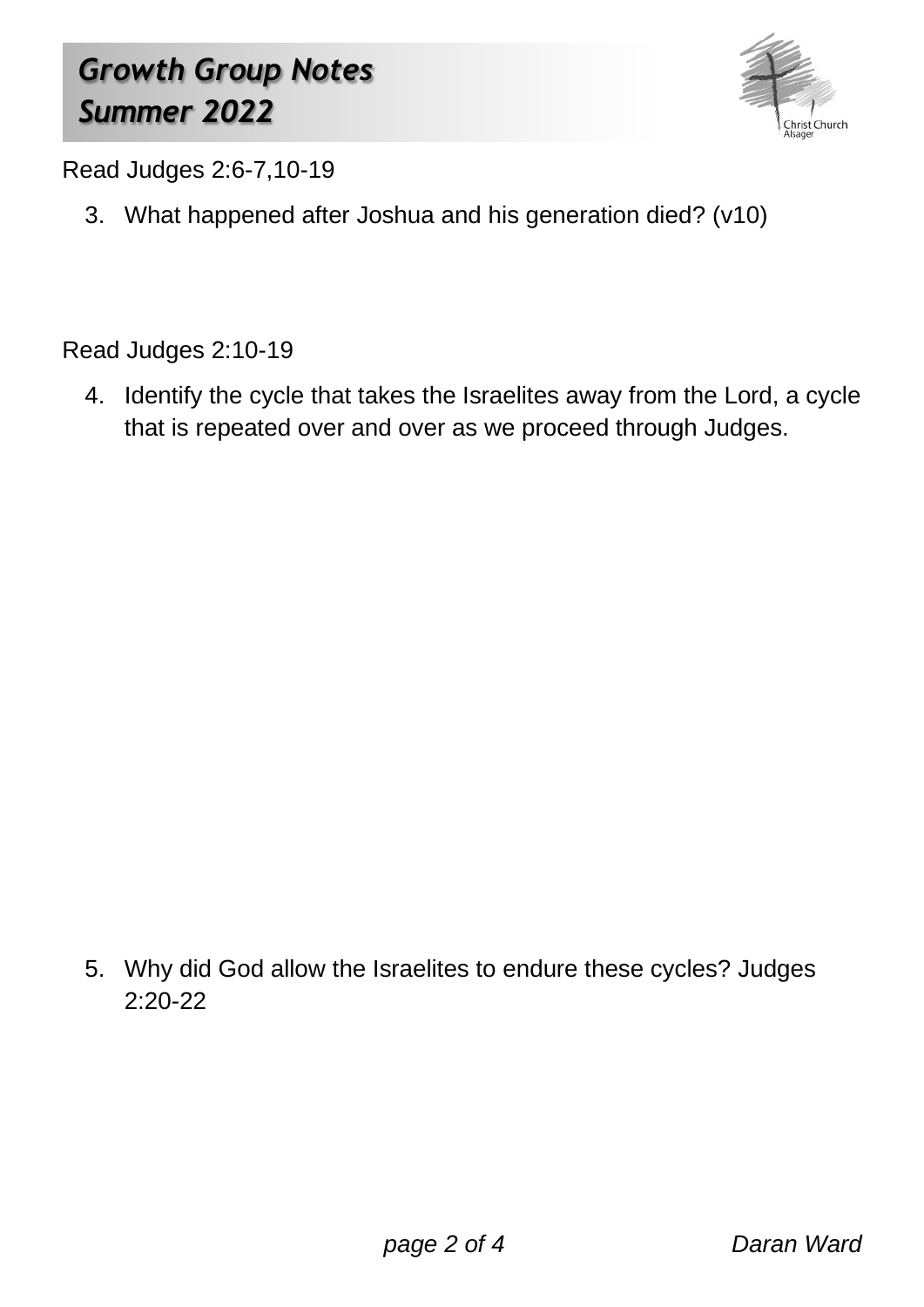## *Meet the Judges (The Book of Judges)*

Read Judges 3:7-12

The cycle starts again with the Israelites forgetting God and doing evil in the eyes of the Lord.

- 6. How did the Lord prepare Othniel to be a Judge?
- 7. What was Othniel's main failing? (v11)

#### **How can the cycle be broken?**

We too are plagued by our failings and idolatry, and we need a rescuer who can the bring the peace that we so desire. We need a judge, a saviour, who doesn't just change our circumstances but also changes our heart. We need a leader who is better that the judges, a leader who will not die; a leader whose rescue will be permanent, a leader who will bring lasting peace; to remake what was broken at the fall. We need a leader who can break the power of sin once and for all. Thanks be to God because he has already sent the true Judge, the Messiah, the Lord Jesus Christ. Through his death on the cross and the new life of his resurrection, he has broken the cycle of sin. We know that we don't need to be stuck in sin any longer. If we trust in him and his full and final rescue, then we know that our peace in him is secure. And when we do continue to sin as the people did in the days of the Judges, we know the same God of grace and patience will finish the good work that he has started in us.

God who gave the Israelites twelve judges has given us a great Judge who is gracious, patient and compassionate. He sent his Son as the ultimate Judge, and he's not only set us free but changed our hearts as well.